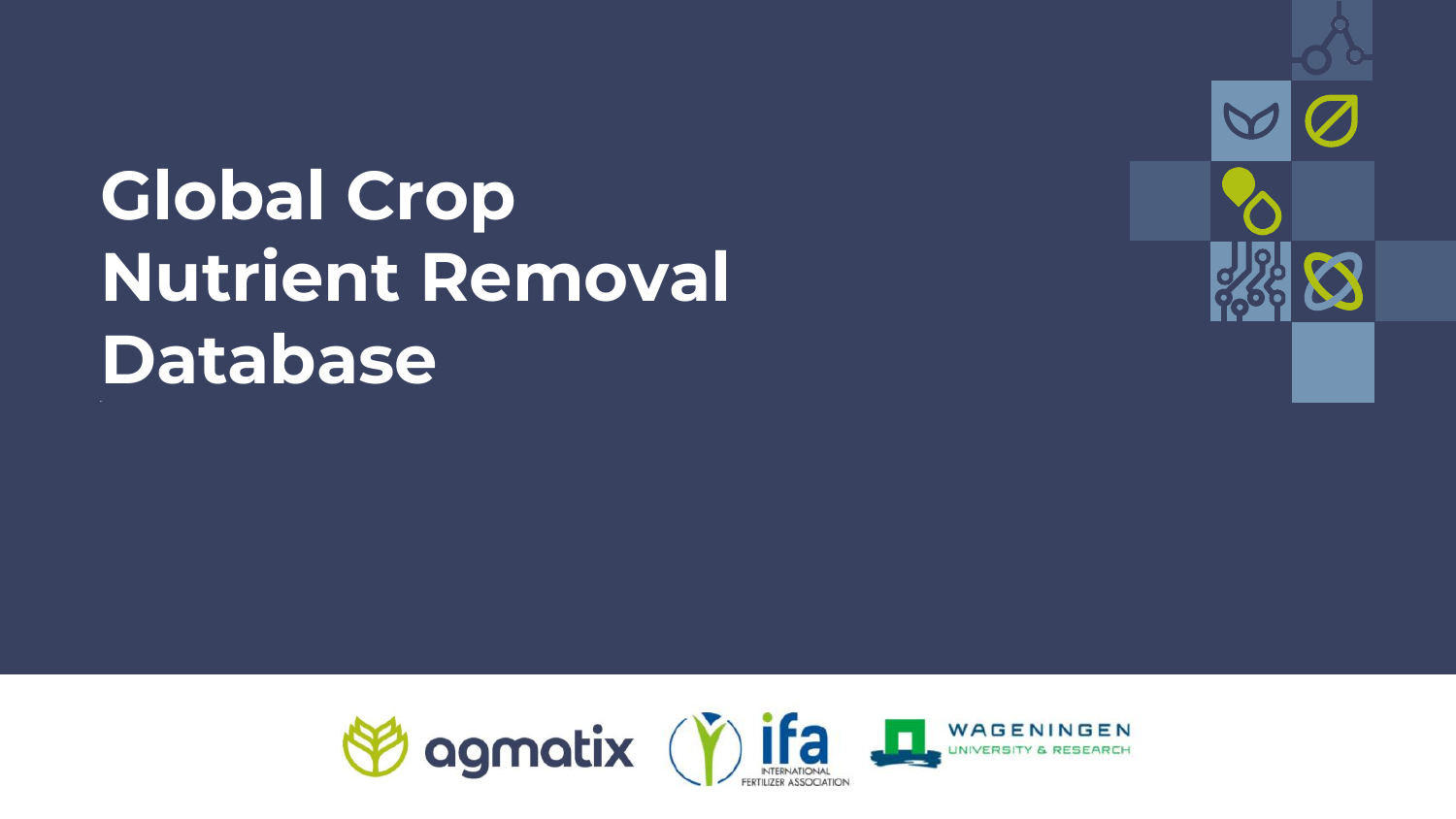### **General Background**

- Nutrient concentrations in harvested crop parts and in biomass remaining in the field can vary widely across and within regions, as influenced by soil, climate, varieties grown or management practices
- Crop nutrient optimization across multiple production environments requires **large amounts of high -quality data**
- In an innovative research project, **Wageningen University (WUR)** , the **International Fertilizer Association (IFA)** and **Agmatix** are collaborating to analyze crop nutrients big data
- The aim of the project is to create a **global, open and comprehensive database of the relations of inputs and outputs of nutrients in crops** under an array of production and environmental conditions
- To do so, data on nutritionally and industrially important crops is collected from **multiple researchers and institutes**

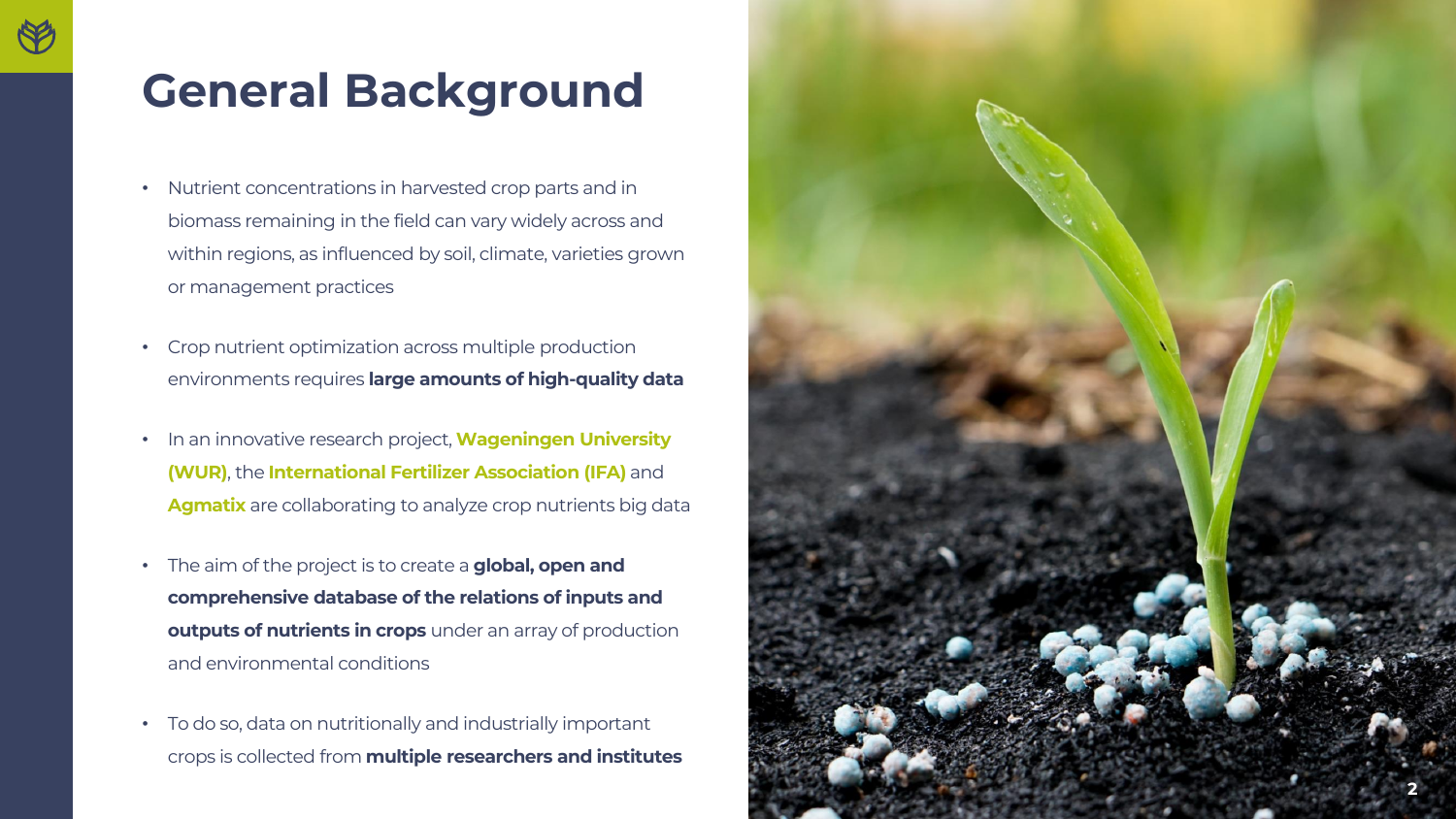

## Global Crop Nutrient Removal Database



## **What Is It?**



A comprehensive database of nutrient concentrations in crops under varying environmental conditions to determine the total amount of nutrients removed from the field in the harvested portion of the crop



Nutrient removal is calculated by taking the concentration of each nutrient in harvested material and multiplying by the harvest yield.



Different data sets from a wide range of researchers and institutes, standardized and harmonized with the Agmatix technology platform (per GUARDS protocol\*)



Field trial's data of nutrient content, yield of crop products, residues and other data associated with those experiments



First stage - Maize, Rice, Soybeans and Wheat (N, P and K as the primary target nutrients)

\* GUARDS (Global Universal Agronomic Data Standard) protocol aims to translate the unique way each researcher preserves raw agronomic data into one common standardized language that can be understood by any researcher in the world. GUARDS is based on the FAIR data principles by focusing on the interoperability and reusability of the data.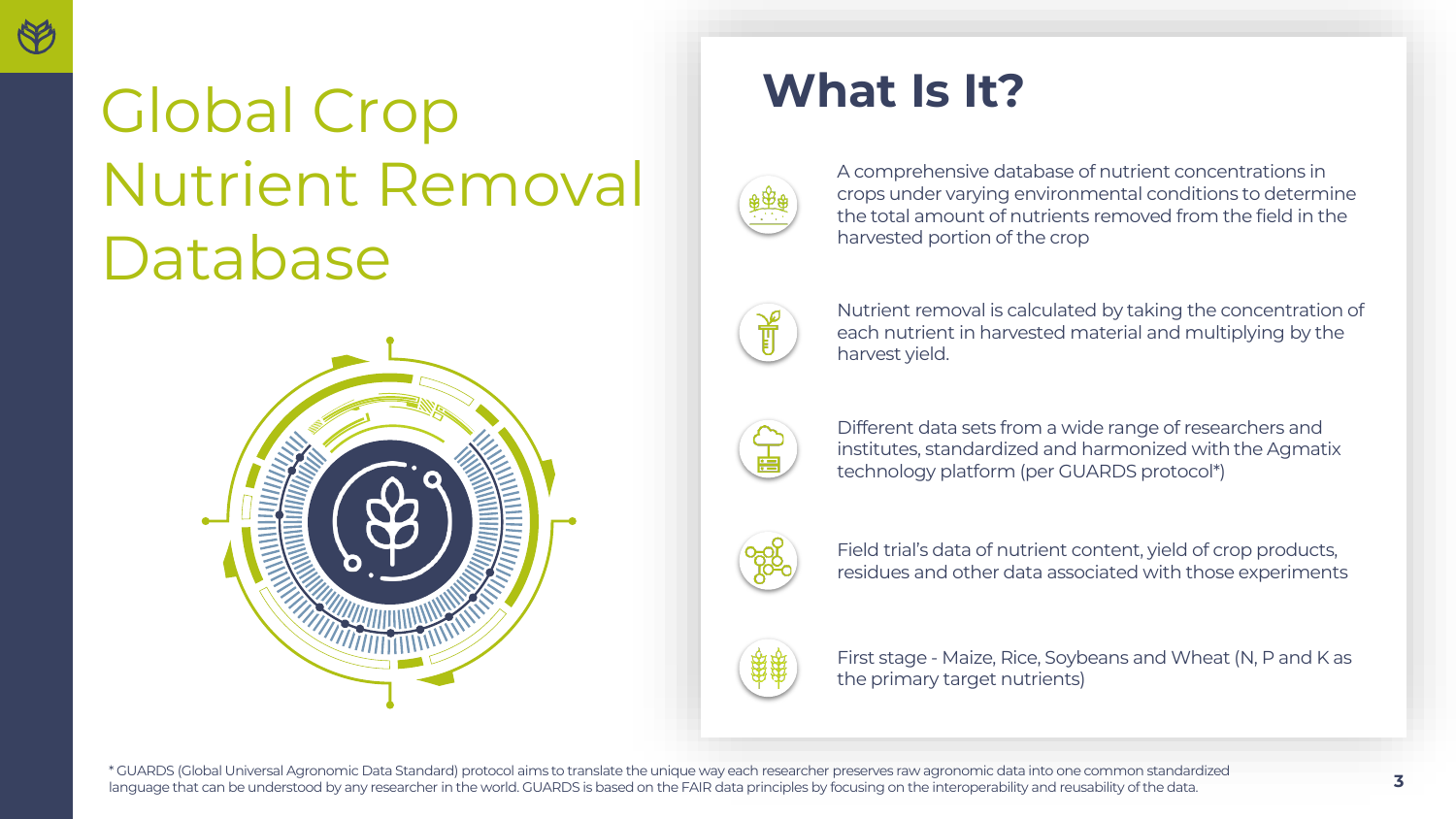

## **What Is It For?** Global Crop Nutrient Removal Database





Improving crop management through estimating crop nutrient removal in a novel manner, accounting for region specific conditions



Better assessment of crop nutrient removal rates, long-term trends of nutrient demand, economical budget planning and more

Optimizing nutrient application, sustainable agriculture, food security and environmental quality in arable crop production worldwide



Promoting open-science and collaboration by making the database accessible for researchers looking to improve knowledge on crop nutrient uptake and removal



Development of decision support systems to determine how to optimize crop production in a sustainable way under changing environmental conditions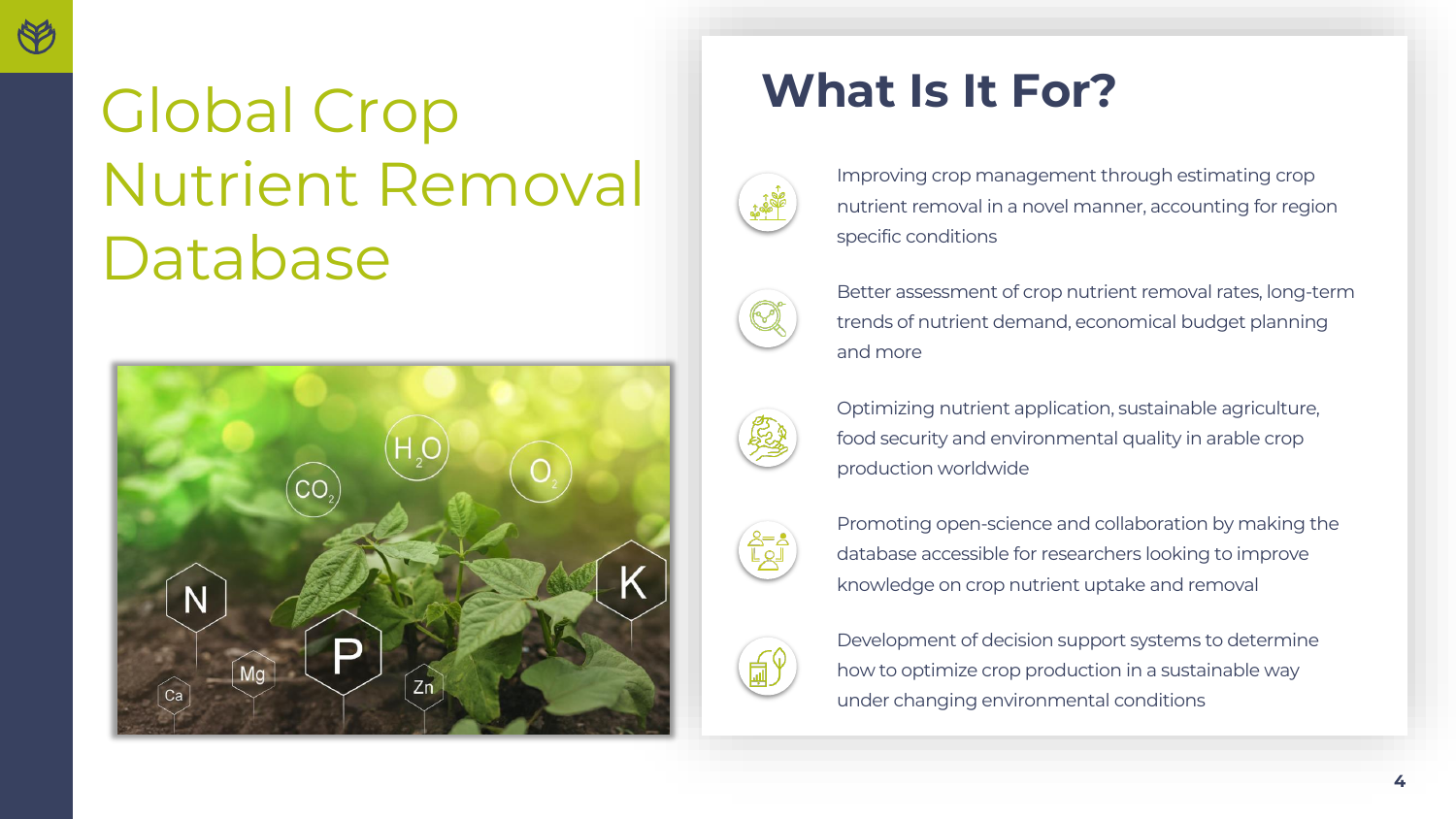

# Nutrient Removal Database



strengthen its fertilizer support tools You can lever off all the other data we have as shown here: [https://www.precisioncropnutrition.net/global-crop-nutrient](https://www.precisioncropnutrition.net/global-crop-nutrient-removal-database/)removal-database/

# **What's In It For Data** Global Crop **Contributors?**



**Cost and time savings in your analyzing data** - our professional data scientists team will combine all your data into one standardized format cost-free



**New insights from your data** - perform meta-analysis to get better insights into your products. analysis your data across different trials, locations and fertilizer types



**Advertise your organization and product** - data contributors will be advertised on the database website when it is published



**Strengthen your company's environmental credentials** – publish your organization's contribution to a global initiative that has farreaching environmental and social impacts



**Intensify your fertilizer support tools** – the database will be available, allowing your organization to use worldwide data to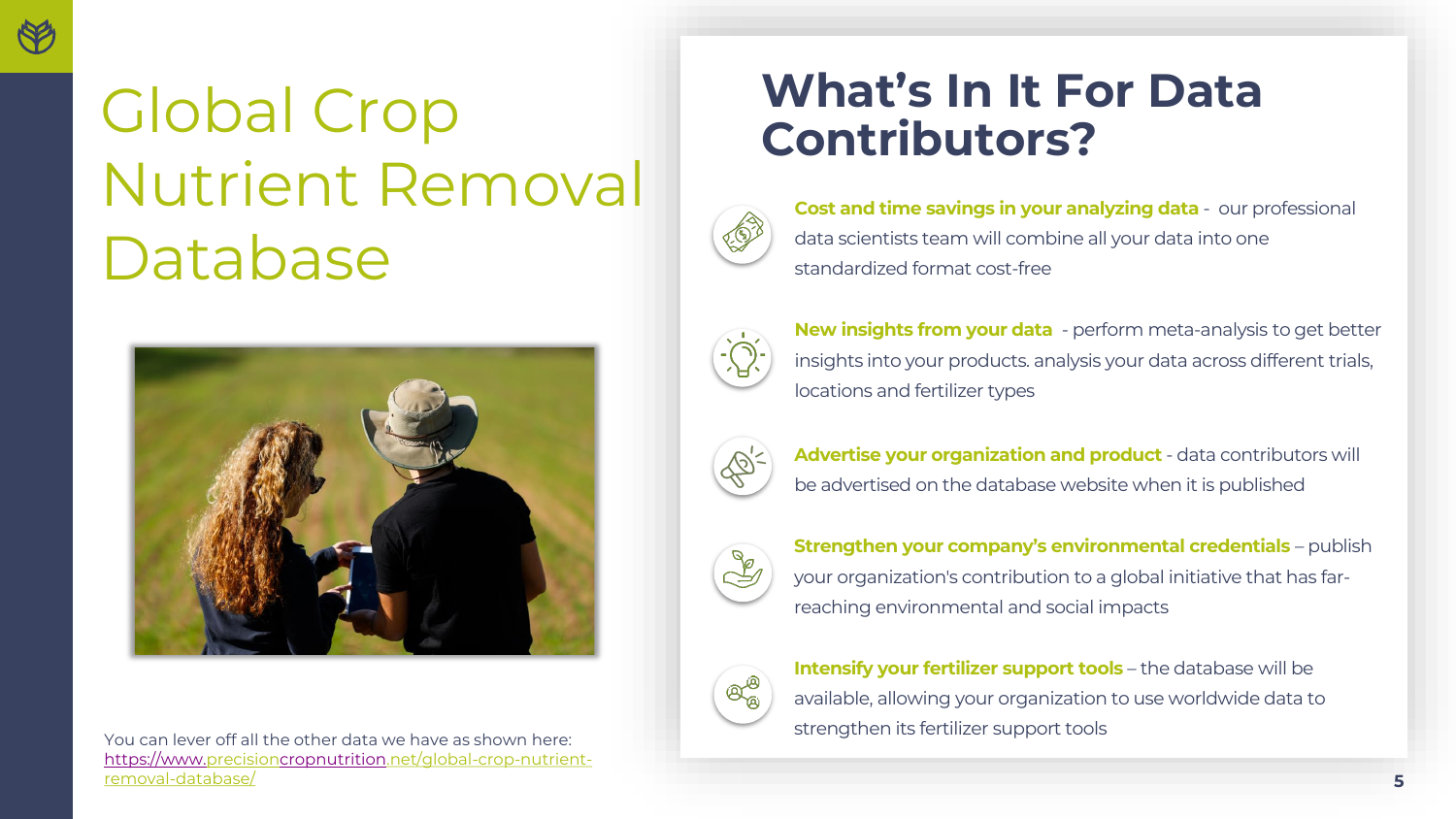## **The Database Is Accessible Via Agmatix Insights Interface**

- Fusion of **multiple data sources**, fully **standardized** and **enriched**
- All aggregated and standardized data are structured in **one unified place** and can be accessed, viewed and downloaded
- Equipped with a simple **ontology-guide** showing the GUARDS hierarchy, which describes the origin of the data
- Data can be analyzed, across different trials, with the platform's **statistical and descriptive analysis tools**
- **Agronomic-centric analytics** widgets and workspaces

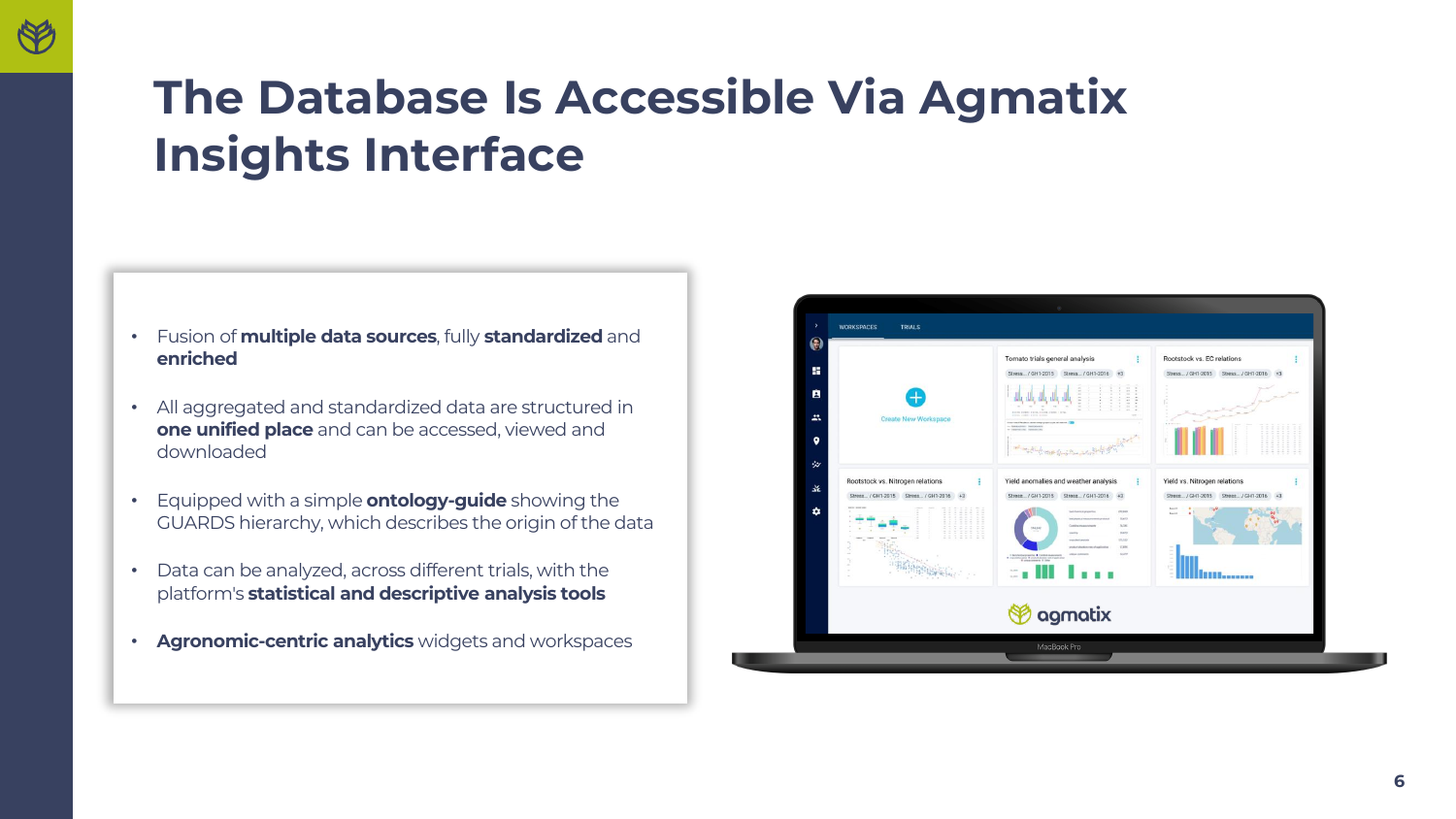

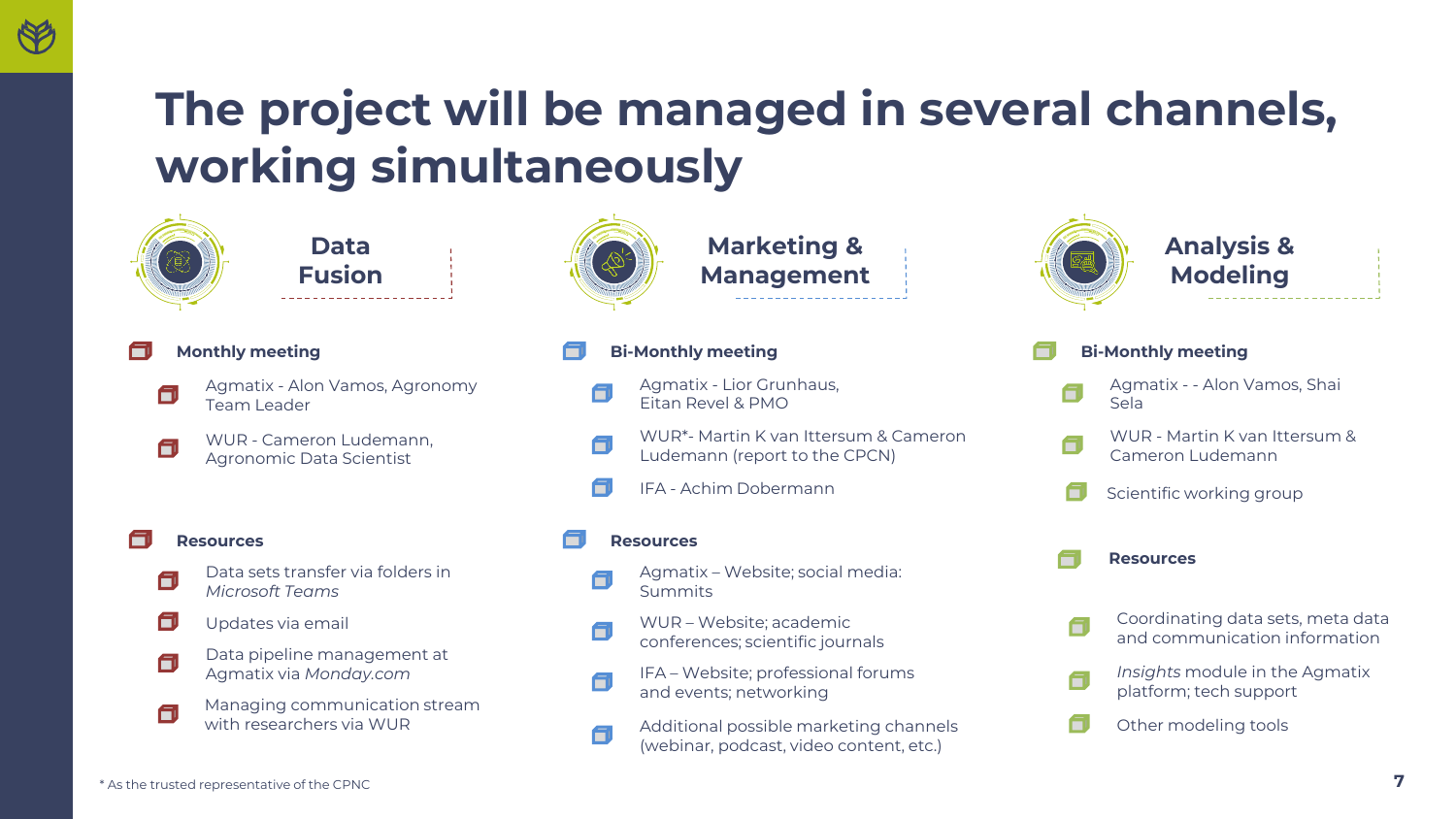